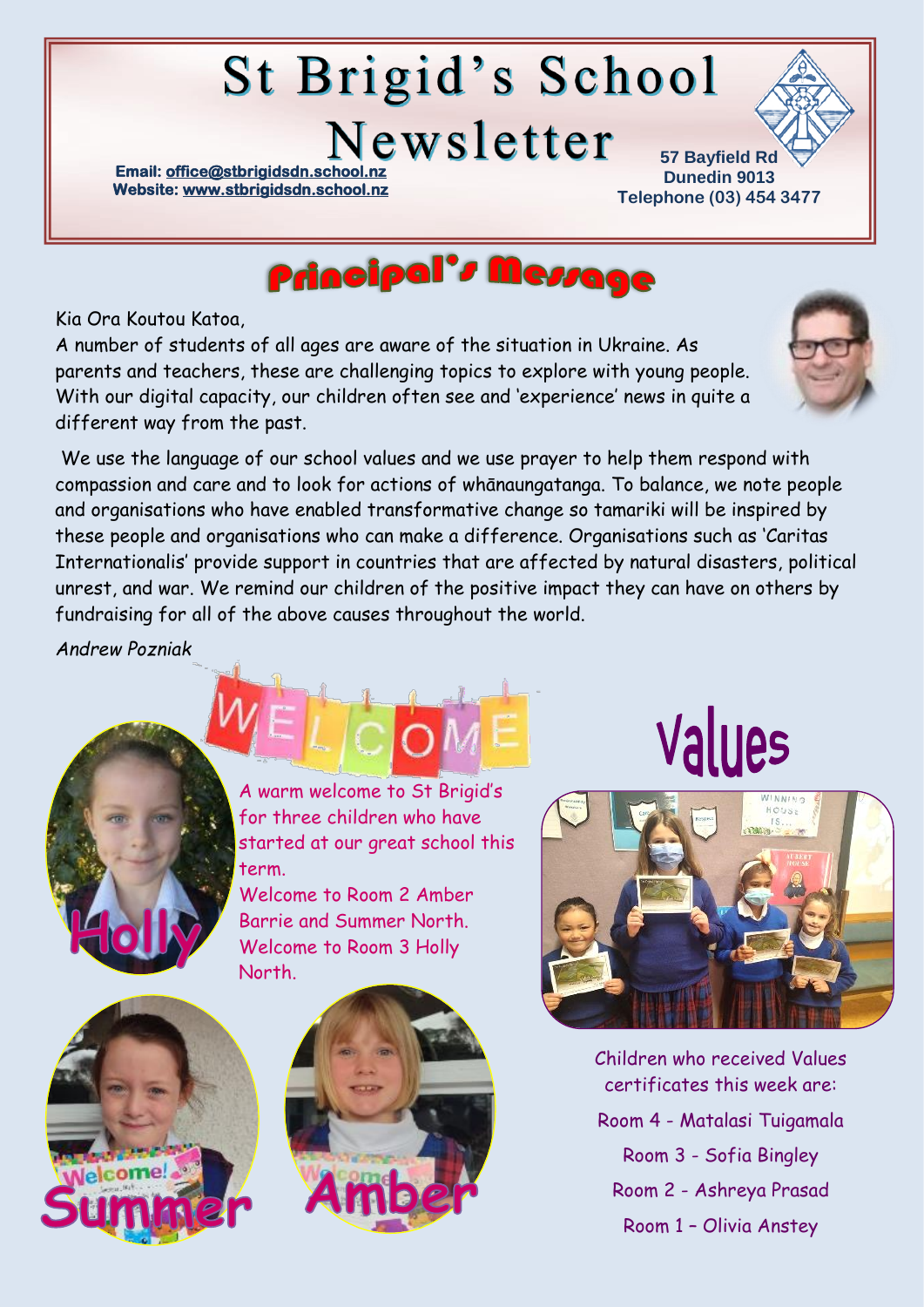# Covid-19 Information

New Zealand is now at Orange

We have reviewed our mask mandate and have decided we will continue with mask-wearing because we want to keep our community as safe as possible from Covid and have as many children learning on-site as we can. All those good actions including mask-wearing will reduce the risk of harm from COVID-19 and will also help to prevent seasonal illnesses, especially the flu. We adhere to any government decision about the wearing of masks. Please read the Ministry letter attached about Winter Illnesses.

If you do happen to have a positive case within your household, please let us know ASAP as it helps us to manage the spread the best that we can. We really appreciate the communication with families.

Once again, thank you for your support, we are working extremely hard to keep your children safe and the school running as 'normal' as possible.

# *13 May 2022*

#### St Brigid's House Groups

Congratulations to **McAuley House** who were the winning house this week.

Our House Token Winners this week:

> **Aubert House:** Calum McGurk

#### **McAuley House:** Elizabeth Daniels

**de Paul House:** Sofia Bingley

#### **St Brigid's School Whānau Hui**

Dear Parents and Caregivers,

We are looking forward to gathering as a school community to discuss the roll situation. We did have plans for presenting our assessment practices at St Brigid's, unfortunately, our guest speaker Joneen Walker has fallen victim to Covid and will not be able to do this. We will however have a short PowerPoint to present to the community created by Joneen about our exciting journey on assessment. It's still an excellent opportunity to hear and discuss some key elements of our children's learning experience at St Brigid's. We hope you are able to come along: 6-7 pm, Tuesday  $17<sup>th</sup>$  of May, in the school hall.

### Colin MacLeod

School Board Chairperson



**Pink Shirt Mufti Day** Join us next Friday, 20th May to celebrate Pink Shirt Day.

Please wear pink on that day to show your support. (No donations required).

Pink Shirt Day is celebrated throughout New Zealand and it is great to be part of such a powerful movement to spread aroha and kindness and end bullying.

#### **School Donation Receipts**

Receipts will be sent home next week to parents who have made voluntary payments to school for contributions to EOTC, copier costs etc during the last financial year.

These payments are tax deductible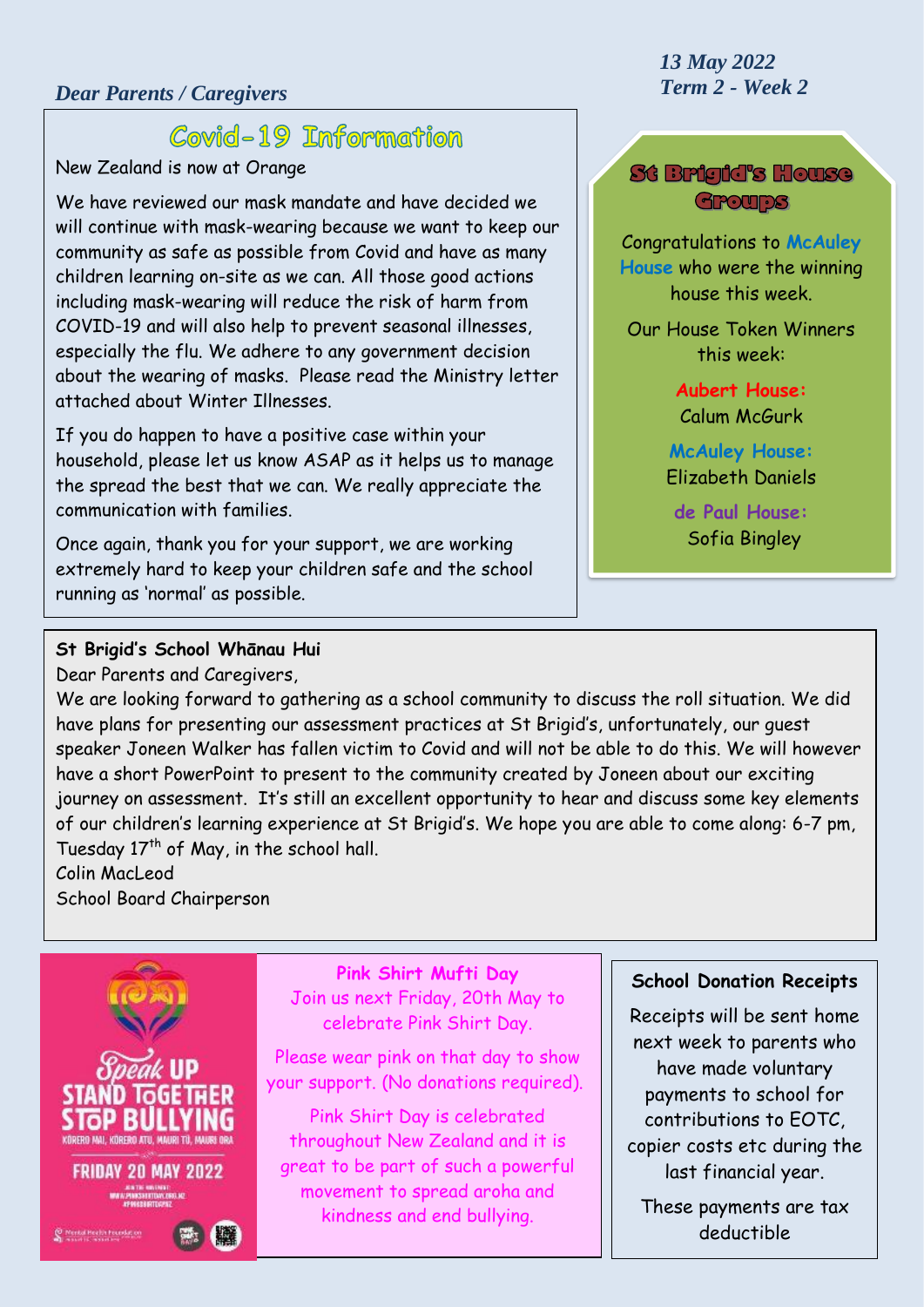| <b>What's on Next Week</b> |                                              |
|----------------------------|----------------------------------------------|
| Sun 15 May                 | Parish/School Mass 9:30am at St<br>Patrick's |
| Mon 16 May                 | Caritas Move It Challenge                    |
| Tues 17 May                | Caritas Live It Challenge                    |
|                            | School Hui 6-7pm                             |
| Wed 18 May                 | <b>School Board Meeting 6pm</b>              |
| Fri 20 May                 | Pink Shirt Day                               |
| <b>What's on Next Term</b> |                                              |
| Fri 3 June                 | Teacher Only Day - (School Closed)           |
| Mon 6 June                 | Queens Birthday - (School Closed)            |
| Fri 24 June                | Matariki (School Closed)                     |
| <b>Mon 27</b>              | Teacher Only Day (School Closed)             |
| June                       |                                              |

## **Caritas Challenge**

We have started our Caritas challenge including eating rice for lunch. Next week we have further challenges which help the children understand (and live) the challenges children have in living in impoverished countries or are affected by natural disasters or war. The 4 tasks are Live it, Stop it, Sweat it and Move it.



7pm Next Meeting - Wednesday 18 May at 6pm



**Miniball** started in earnest this week with St Brigid's Hot Shots lost. POD – Leo Patston St Brigid's Magic lost. POD - Hana Manu.

St Brigid's Ninjas lost P.O.D - Valerie Beatson.

Netball starts on 2nd June.

### **Parish/School Mass**

This Sunday, 15 May, St Brigid's School will be involved in leading the parish Sunday Mass at 9.30 am at St Patrick's in MacAndrew Road. This is a special opportunity (we have only 3 times this year) for our school to be actively engaging with our wider parish community.

We would love to have all of our school families attend this Mass. A number of the children will have special roles in the Mass and all the school children have been learning songs to sing at the Mass.

#### **School Bank Account Details**

**Board of Trustees - School Account**:

06 0942 0045712 00 (For stationery payments, sports fees, EOTC & Copier contributions etc)

**PTA – Fundraising Account**: 06-0901-0797125-00 School Hui - Tuesday 17 May 6- (For fundraising, uniform shop, lunch orders etc).

Kind regards - Andrew Pozniak